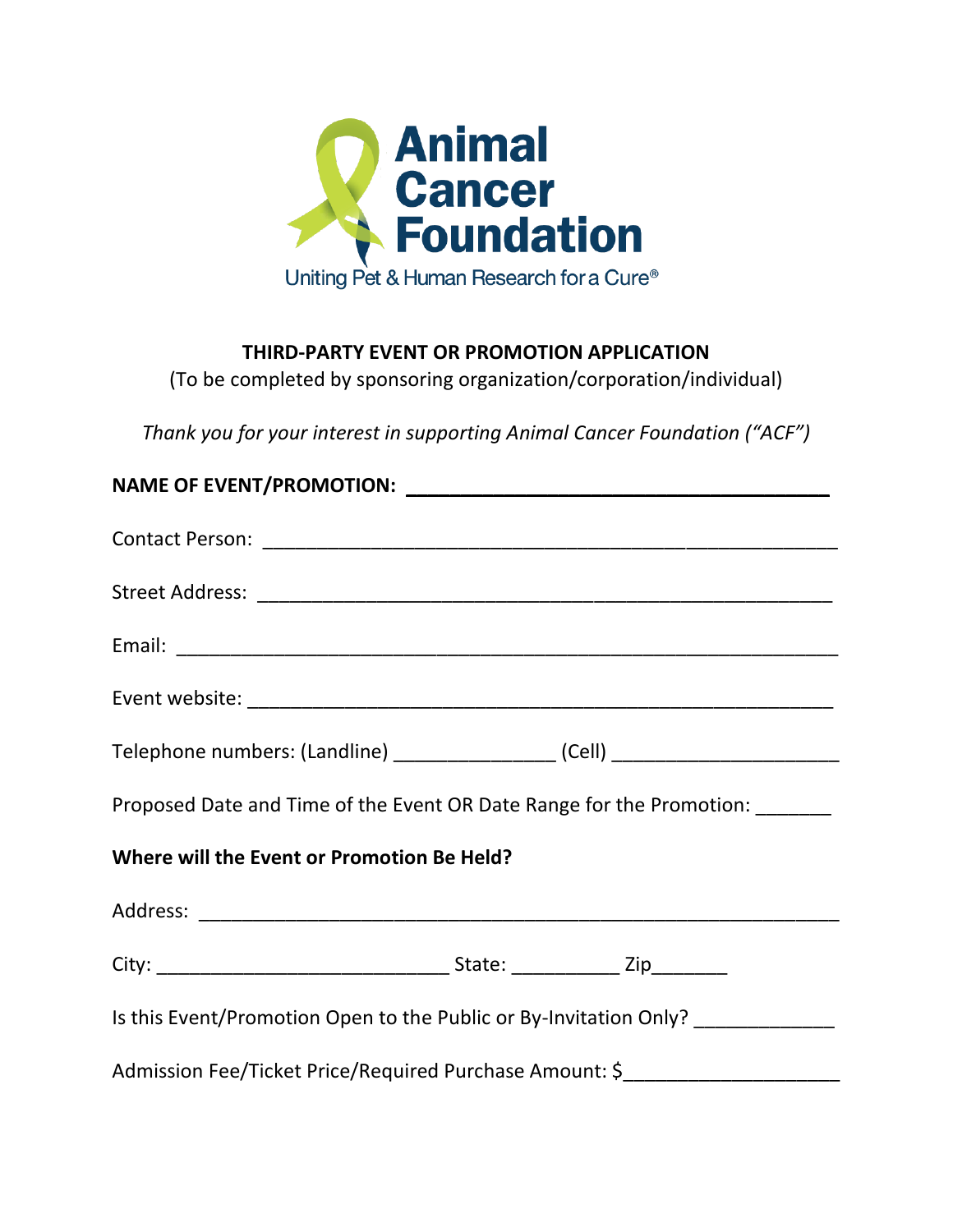Estimated Number of Attendees/Participants: \_\_\_\_\_\_\_\_\_\_\_\_\_\_\_\_\_\_\_\_\_\_\_\_\_\_\_\_

Projected Gift to Animal Cancer Foundation (net proceeds after expenses):

 $\sharp$ 

Please describe your event or promotion plan in detail. Use attachments if necessary.

Publicity and Promotion – Please list the types of promotional materials (posters, flyers, mailers, etc.) and communication channels (web, email, social media, etc.) your organization plans to use to promote your event.

\_\_\_\_\_\_\_\_\_\_\_\_\_\_\_\_\_\_\_\_\_\_\_\_\_\_\_\_\_\_\_\_\_\_\_\_\_\_\_\_\_\_\_\_\_\_\_\_\_\_\_\_\_\_\_\_\_\_\_\_\_\_\_\_\_\_\_  $\overline{a}$  , and the contribution of the contribution of the contribution of the contribution of the contribution of the contribution of the contribution of the contribution of the contribution of the contribution of the co

\_\_\_\_\_\_\_\_\_\_\_\_\_\_\_\_\_\_\_\_\_\_\_\_\_\_\_\_\_\_\_\_\_\_\_\_\_\_\_\_\_\_\_\_\_\_\_\_\_\_\_\_\_\_\_\_\_\_\_\_\_\_\_\_\_\_\_ \_\_\_\_\_\_\_\_\_\_\_\_\_\_\_\_\_\_\_\_\_\_\_\_\_\_\_\_\_\_\_\_\_\_\_\_\_\_\_\_\_\_\_\_\_\_\_\_\_\_\_\_\_\_\_\_\_\_\_\_\_\_\_\_\_\_\_

Do you plan to use the Animal Cancer Foundation name to promote your event/promotion? If yes, please indicate which of the approved usages you intend to incorporate into your marketing (see our FAQ on Third-Party Fundraising and Promotions for a list of approved usages).

If your event or organization has a logo, please attach a printed copy for review.

\_\_\_\_\_\_\_\_\_\_\_\_\_\_\_\_\_\_\_\_\_\_\_\_\_\_\_\_\_\_\_\_\_\_\_\_\_\_\_\_\_\_\_\_\_\_\_\_\_\_\_\_\_\_\_\_\_\_\_\_\_\_\_\_\_\_\_ \_\_\_\_\_\_\_\_\_\_\_\_\_\_\_\_\_\_\_\_\_\_\_\_\_\_\_\_\_\_\_\_\_\_\_\_\_\_\_\_\_\_\_\_\_\_\_\_\_\_\_\_\_\_\_\_\_\_\_\_\_\_\_\_\_\_\_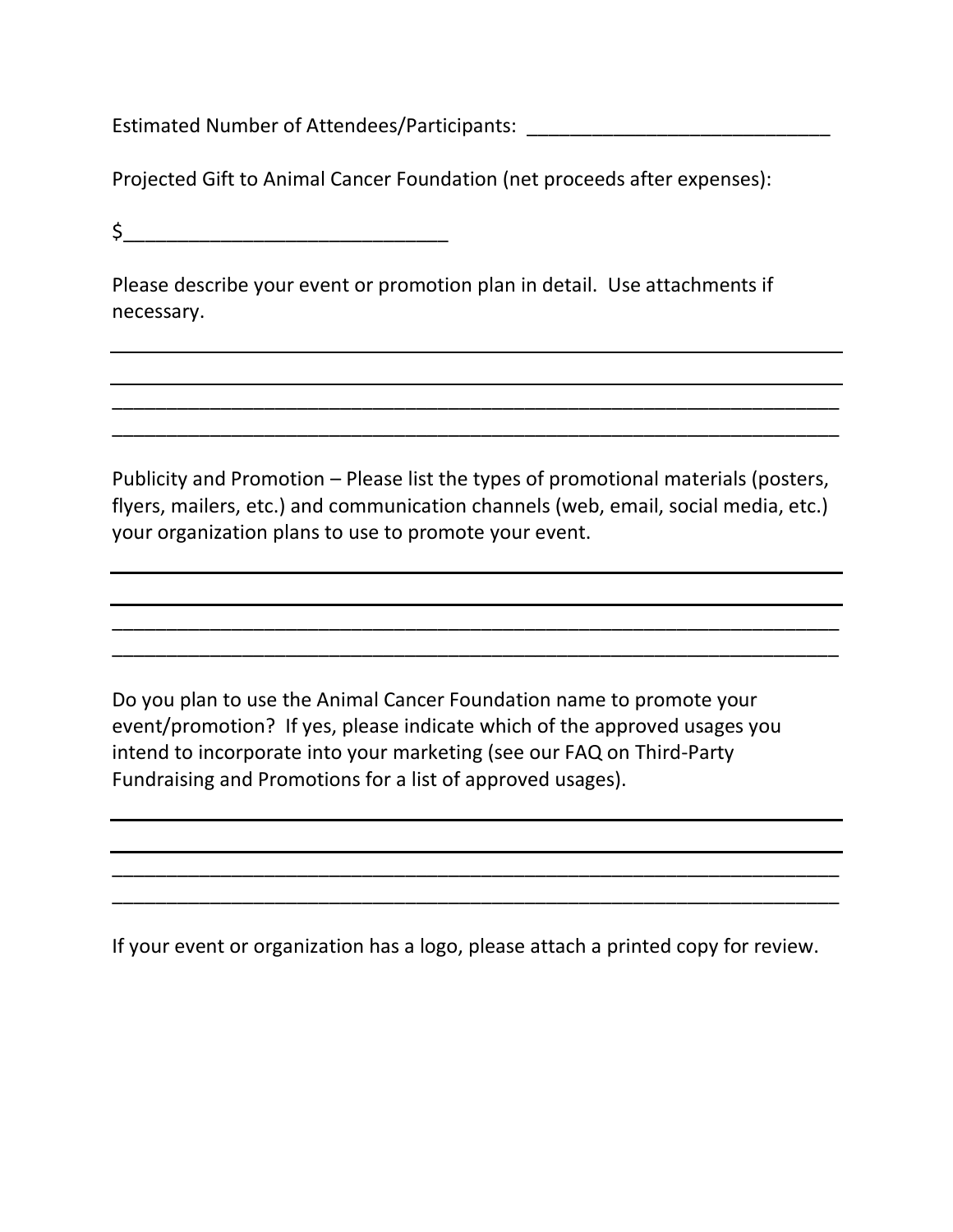## **EVENT/PROMOTION BUDGET PROPOSAL**

Please complete our budget form below, attach it to the Event or Promotion Application Form, and mail to our event/promotion office listed at the bottom of the form.

| Does this Event/Promotion Last More Than One Day? | <b>YES</b> | NO. |
|---------------------------------------------------|------------|-----|
|---------------------------------------------------|------------|-----|

| <b>Income Line Item</b> | Income<br>Amount \$ | <b>Expenses Line Item</b> | <b>Expenses</b><br><b>Amount \$</b> |
|-------------------------|---------------------|---------------------------|-------------------------------------|
| <b>Ticket Sales</b>     |                     | Rent                      |                                     |
| <b>Concessions</b>      |                     | Food                      |                                     |
| <b>Sponsorships</b>     |                     | <b>Insurance</b>          |                                     |
| <b>Merchandise</b>      |                     | <b>Marketing</b>          |                                     |
| <b>Other</b>            |                     | <b>Other</b>              |                                     |
| <b>Total Income</b>     |                     | <b>Total Expenses</b>     |                                     |

**Total Projected Donations to Animal Cancer Foundation: \_\_\_\_\_\_\_\_\_\_\_\_\_\_\_\_\_\_\_**

**Please remember Animal Cancer Foundation must review and approve all publicity materials which include references to our name(s) and inclusion of our logo.**